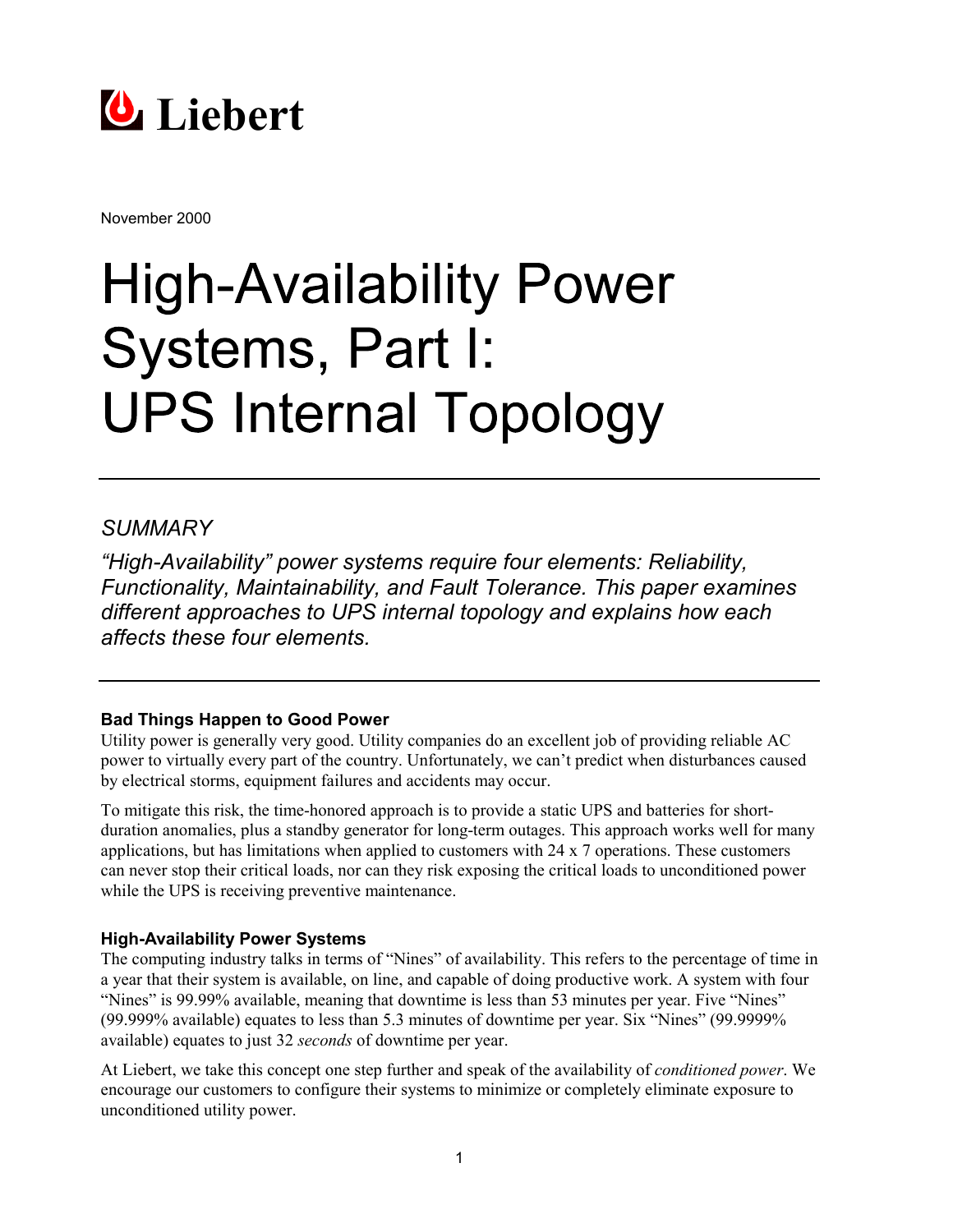- A "High-Nines" power system has four key elements:
	- **Reliability.** The individual UPS modules, static transfer switches and other power distribution equipment must be incredibly reliable, as measured by field-documented MTBF (Mean Time Between Failures). In addition, the system elements must be designed and assembled in a way that minimizes complexity and single points of failure.
	- **Functionality.** The UPS must be able to protect the critical load from the full range of power disturbances, and only a true double-conversion UPS can do this. Some vendors offer singleconversion (line interactive) three-phase UPS products as a lower-cost alternative. However, these alternative UPSs do not protect against *all* disturbances – including power system short circuits, frequency variations, harmonics and common-mode noise. If your critical facility is truly critical, only a true double-conversion UPS is suitable. All Liebert 3-phase UPS units are true double-conversion products.
	- **Maintainability.** The system design must permit concurrent maintenance of all power system components – supporting the load with part of the UPS system while other parts are being serviced. True maintainability is a function of system Redundancy Options (discussed in another paper), but all UPS systems should have some internal or external Maintenance Bypass capabilities.
	- **Fault Tolerance.** The system must have fault resiliency, to cope with a failure of any power system component without affecting the operation of the critical load equipment.

UPS internal topology is the primary determinant of system Reliability and Functionality, and these will be the subject of this document. Other key elements of availability, especially Maintainability and Fault Tolerance, depend greatly on UPS Redundancy and Power Distribution Options, discussed in later papers in this series.

#### **Review Criteria**

To assess each UPS topology, we will examine several measures that affect one or more of the key elements of system availability.

The following items affect UPS **Reliability:**

- **Simplicity.** All else being equal, a simpler system will be more reliable.
- **Battery Management and Maintenance.** Battery reliability is a key factor in UPS system reliability. The UPS topology should minimize stress on the battery system and minimize the number of events that force the UPS to consume battery power.

The following affect UPS **Functionality:**

- **Range of Protection against Power Disturbances.** The UPS must protect the critical load against all conceivable types of input power disturbances.
- **Electrical Isolation.** The load must be protected from harmonics, common-mode noise and fault conditions on the input bus, and vice versa. An output isolation transformer is the accepted method of providing this isolation. But some products make the transformer an extracost (and extra-floor-space) option.
- **Generator Compatibility.** In critical facilities, an engine generator typically provides longterm outage protection to supplement the UPS's short-term outage protection. When the customer load increases sharply, both the frequency and voltage of the generator may fall out of specification for a short period. A well-designed UPS can operate successfully under these circumstances, but others will not.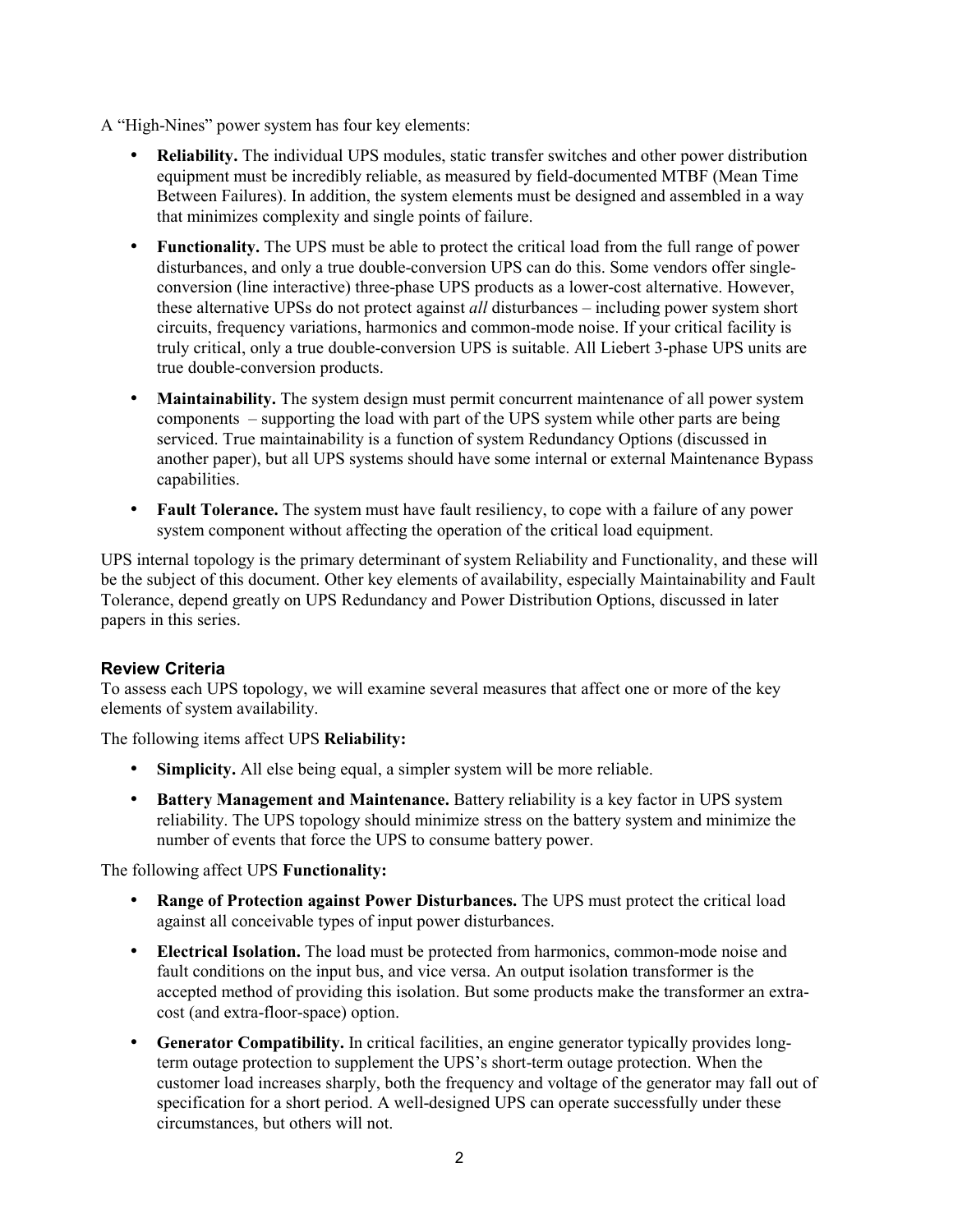The following affect UPS **Maintainability:**

- **Dual-Bus Compatibility.** Some UPS topologies are not compatible with dual-bus power systems, which are now considered industry "Best Practice." Dual-bus power systems feature two or more independent UPS systems powering two or more independent power distribution systems. Each item of load equipment, then, has access to *both* power distribution systems. Loads with dual power cords can directly utilize both systems. Single-corded loads require an upstream Static Transfer Switch, so they can be switched between distribution systems should one falter. However, these load transfers cannot be made unless the UPS systems are synchronized under all conditions, including on-battery operation. Certain UPS topologies cannot sync to anything except their own input sources.
- **Concurrent Maintenance.** The ideal situation is to be able to service portions of the UPS system while other portions continue to provide conditioned power to the connected load. A multi-module, parallel-redundant system enables a certain amount of concurrent maintenance on the UPS power modules. However, even a multi-module system needs to be completely powered down at least once per year for maintenance extending back to the building service entrance. Only a dual-bus system enables 100% concurrent maintenance, since one entire UPS and distribution system can be powered down while the other supports the critical load with conditioned power.
- **Internal and External Maintenance Bypass Circuits.** Every UPS needs to be de-energized for periodic maintenance and repairs. All three-phase UPS products should have some type of internal maintenance bypass circuits, to enable the load to operate on unconditioned utility (or generator) power while the UPS is removed from service. These circuits typically include the internal bypass static switch plus either switches, contactors or circuit breakers. These switching devices must work in concert to reliably transfer the load between the bypass line and the UPS inverter output, and back again when required. In addition, high-availability systems should have external "wraparound" maintenance bypass cabinets, panelboards or switchboards to allow the UPS to be completely de-energized for annual preventive maintenance.

The following affect UPS **Fault Tolerance:**

- **Single vs. Dual Input.** A single-input UPS is simpler to design and install, but is less faulttolerant than one with separate inputs for rectifier and bypass. The input breaker or contactor of a single-input system can be a single point of failure. Likewise feeding both the rectifier and bypass inputs from the same Automatic Transfer Switch introduces a single point of failure.
- **Internal Fault Tolerance.** The UPS internal design must be rugged enough to handle input faults, load faults, temporary overloads, and input power disturbances.
- **Single Points of Failure.** It is inevitable that components inside and outside the UPS will eventually fail or wear out. The UPS must be designed to protect the load through any known failure mode and transfer to bypass, if necessary, should a failure occur.

Each UPS topology will be graded on these elements, and a summary report table will be presented at the end of this document.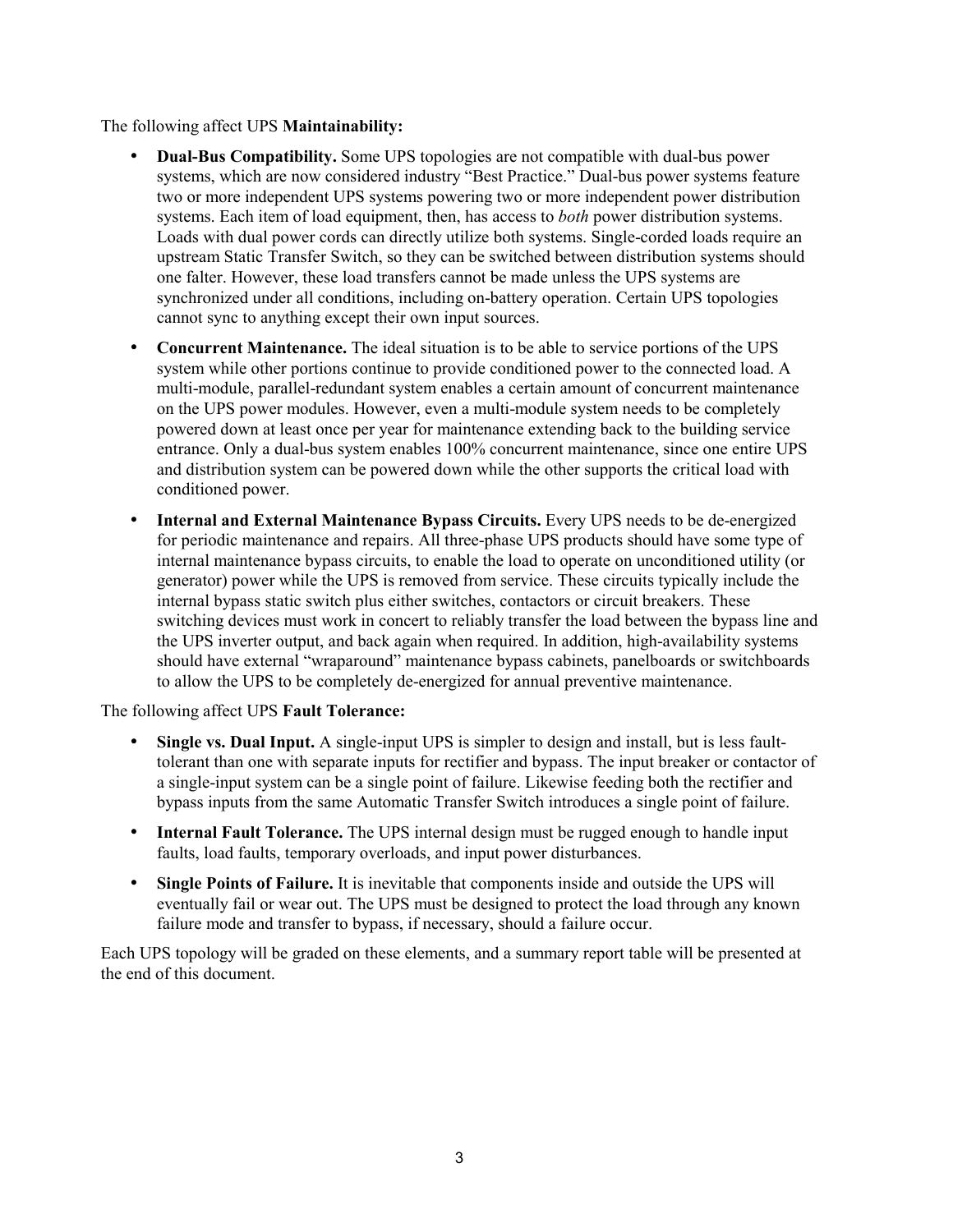#### **UPS Topologies: The Offline UPS or Standby Power Supply (SPS)**

The simplest type of UPS is the *offline* topology, shown in Figure 1 below. Under normal operating conditions, AC power from the utility passes straight through the UPS to the critical load. A charger or "4-quadrant converter" converts AC power to DC to charge the battery. The inverter is used to convert the DC power from the battery to create AC power to support the load when the utility fails. Normally the inverter is operating in the stand-by mode, keeping the batteries charged. Should the utility power go out of specification, the inverter powers the load, drawing energy from the battery.

This topology is labeled "single-conversion" because at any point in time, power is only being converted once (AC to DC, or DC to AC). In normal operation, a small amount of power is being converted from AC to DC to maintain battery charge. When input AC power goes out of specification, the inverter converts the DC power to AC to support the load. When the input power goes out of specification, there is a power disturbance in output voltage as the power failure is detected, the transfer relay operates, and the output inverter turns on to begin supplying the load.



*Figure 1. Offline UPS* 

The offline UPS can be made very inexpensively, and the efficiency is very high in normal operation. These products (like the Liebert PowerSure Personal) are ideal for home use or for powering individual computer workstations running non-critical applications that only require outage protection. Offline products sometimes have surge suppression and/or "buck and boost" circuits to compensate for high or low input voltage, but otherwise do not attempt to provide any significant input power conditioning.

The offline UPS gets high marks for simplicity of design, but low marks in other measurements. The table below tells the complete story.

| <b>Offline UPS Products</b>    |              |                                                                         |  |  |  |  |
|--------------------------------|--------------|-------------------------------------------------------------------------|--|--|--|--|
| <b>Criterion</b>               | <b>Score</b> | <b>Comment</b>                                                          |  |  |  |  |
| Simplicity                     | 4            | Partially offset by corner cutting on low-end products                  |  |  |  |  |
| <b>Battery Reliability</b>     | 2            | UPS must go to battery more frequently than others                      |  |  |  |  |
| Range of Protection            | 2            | Must go to battery for harmonics, noise or frequency excursions         |  |  |  |  |
| <b>Power Conditioning</b>      |              | High-end models may have buck-and-boost circuits or TVSS                |  |  |  |  |
| <b>Electrical Isolation</b>    | 0            | None                                                                    |  |  |  |  |
| <b>Generator Compatibility</b> | 0            | Takes itself back offline when voltage is restored or oscillates on/off |  |  |  |  |
| Dual-Bus Compatibility         | $\Omega$     | Can only sync to its own input source                                   |  |  |  |  |
| <b>Concurrent Maintenance</b>  | 0            | Generally not available in multi-module configurations                  |  |  |  |  |
| Internal Maintenance Bypass    | $\Omega$     | Some have external bypass device                                        |  |  |  |  |
| Dual Input                     | 0            | Not available                                                           |  |  |  |  |
| Internal Fault Tolerance       |              | Minimal                                                                 |  |  |  |  |
| Single Points of Failure       | 0            | Many. Unit must instantly go from standby to 100% load                  |  |  |  |  |

The offline UPS is normally only applied to single-phase (workstation-level) non-critical loads. Its limitations, especially the generator incompatibility discussed in the next section, make it unsuitable for three-phase applications.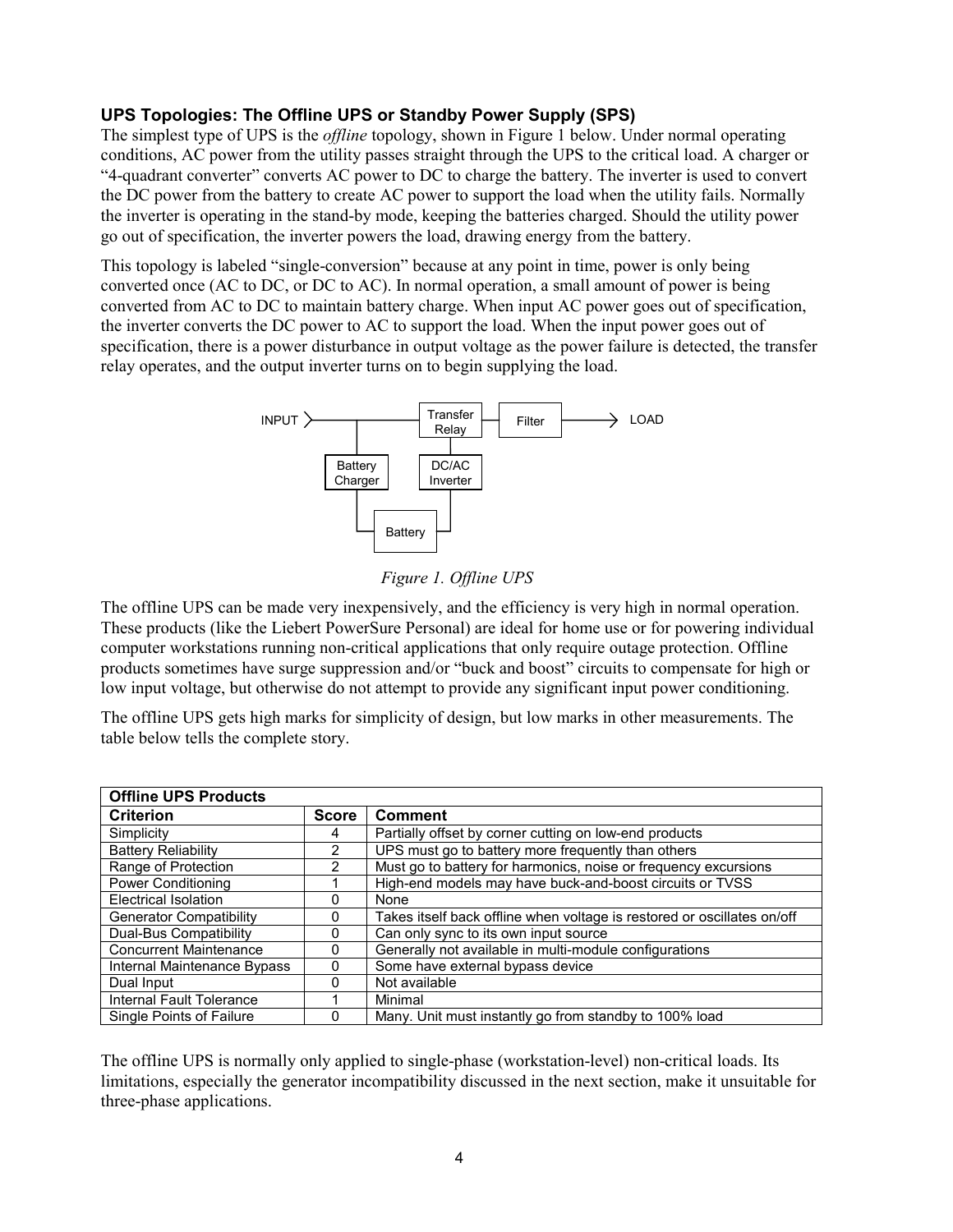#### **UPS Topologies: The Line-Interactive UPS**

The next step upward is the *line-interactive* topology, shown in Figure 2 below. It resembles the offline product, but inserts a transformer or inductor in series between the utility power source and the load. This inline inductor enables the UPS inverter to "interact" with incoming power and provide a measure of power conditioning to the load. This "buck-and-boost" circuitry helps with high and low input voltage conditions.

Typically these 4-quadrant converters are constant-voltage devices. They adjust to shifting loads or varying input voltages by changing the output phase angle. Dynamic load changes cause power to be extracted from the battery. The resulting frequent hits on the battery can shorten battery life.

Another limitation of line-interactive products is that they cannot completely isolate the critical load from the input line without operating on battery. Small perturbations in frequency and power quality can get passed directly to the critical load. Without electrical isolation, common-mode noise also passes right through to the load.



*Figure 2. Line-Interactive UPS*

Like the offline UPS, the line-interactive products can be inexpensive and efficient because they only support the entire critical load during power disturbances, and only for the duration of the battery. Compared to the offline UPS, the line-interactive units pay a small efficiency penalty for the series inductor and for losses associated with their power conditioning functions. And like offline products, the line-interactive products usually have a small (but measurable) amount of voltage sag on at least one phase during the transition to battery power. Liebert's PowerSure Interactive and PowerSure ProActive UPSs are examples of line-interactive products.

#### **Generator Compatibility**

Generator interaction problems for offline and line-interactive UPSs are well documented. Offline and line-interactive products require stable source frequency and phase shift. Stable source frequency is required since the inverters must track the supply frequency to provide the voltage and current correction. Therefore the output frequency of the system is the same as the input frequency unless the UPS is operating on battery.

A classic operational problem is the starting of other loads on the generator causing the generator's output frequency to vary, which then causes the offline or line-interactive UPS to cycle on to battery operation. The problem is especially pronounced with natural-gas-powered gensets. This repetitive battery cycling can cause the battery to discharge completely, while significantly shortening battery life. Another potential problem is the generator instability that occurs when the UPS load is transitioned to the generator. The UPS load transfer causes the generator voltage and frequency to sag, causing the UPS to go back to battery operation. Soon thereafter, the UPS senses stable generator output, transfers the load back to the generator, then transfers back to battery operation when generator output dips again.

The solution requires that the frequency window (delta f) and sychronizing slew rate ( $df/dt$ ) of the lineinteractive UPS that defines a "power failure" be widened well beyond generally accepted critical load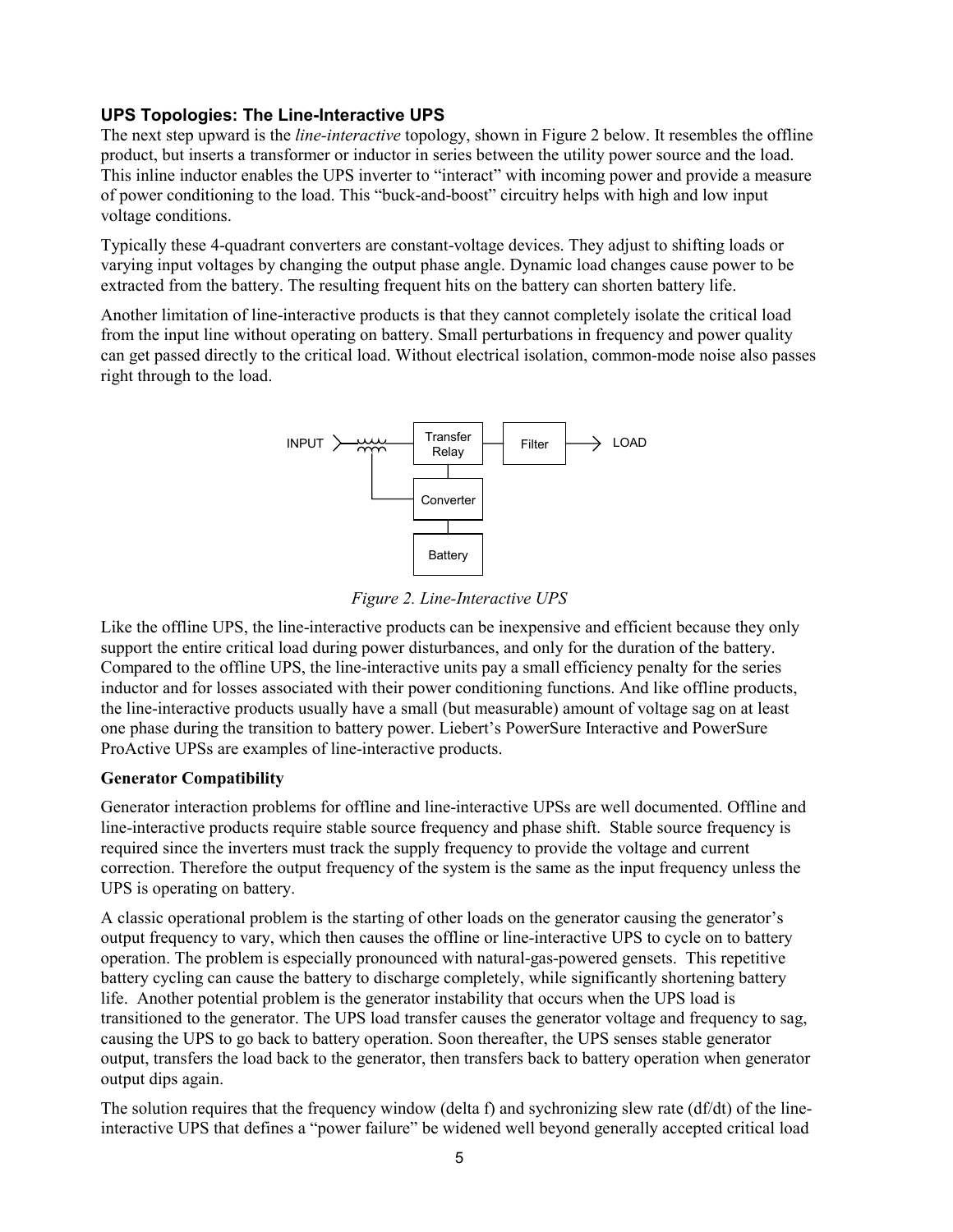tolerances, which are  $\pm 1$  Hz for frequency window and 1 Hz/second for slew rate. In order to operate properly on gensets (i.e. to avoid going on battery too often), line-interactive products must be set to sychronize in a ±4-8 Hz window and at a 4 Hz/second slew rate. These variations are passed on to the critical load.

These problems don't exist for conventional double-conversion UPSs, as we'll see in the next section. Double-conversion UPSs rectify the input supply and can accommodate large swings in supply frequency while continuing to provide regulated, stable output frequency, without the use of the battery. Further, the major double-conversion UPS manufacturers have developed input current distortion reduction techniques that greatly improve the compatibility of UPS with generators to allow closer load sizing. Double-conversion UPS products can be used with a 1.25x to 1.5x generator size without operational problems.

| <b>Line-Interactive UPS Products</b> |              |                                                                       |  |  |
|--------------------------------------|--------------|-----------------------------------------------------------------------|--|--|
| <b>Criterion</b>                     | <b>Score</b> | <b>Comment</b>                                                        |  |  |
| Simplicity                           | 3            | Depends on features included in a particular model                    |  |  |
| <b>Battery Reliability</b>           | 2            | UPS must go to battery more frequently than others                    |  |  |
| Range of Protection                  | 3            | Can't stop harmonics, noise or frequency excursions except on battery |  |  |
| <b>Power Conditioning</b>            | 2            | Can adversely affect battery life                                     |  |  |
| <b>Electrical Isolation</b>          | o            | None                                                                  |  |  |
| Generator Compatibility              |              | Only by passing frequency excursions on to the critical load          |  |  |
| <b>Dual-Bus Compatibility</b>        | O            | Can only sync to its own input                                        |  |  |
| <b>Concurrent Maintenance</b>        | 0            | Some products have multi-module versions                              |  |  |
| Internal Maint. Bypass               | 0            | Generally external devices                                            |  |  |
| Dual Input                           | ი            | Not available                                                         |  |  |
| Internal Fault Tolerance             |              | Minimal                                                               |  |  |
| Single Points of Failure             |              | Many                                                                  |  |  |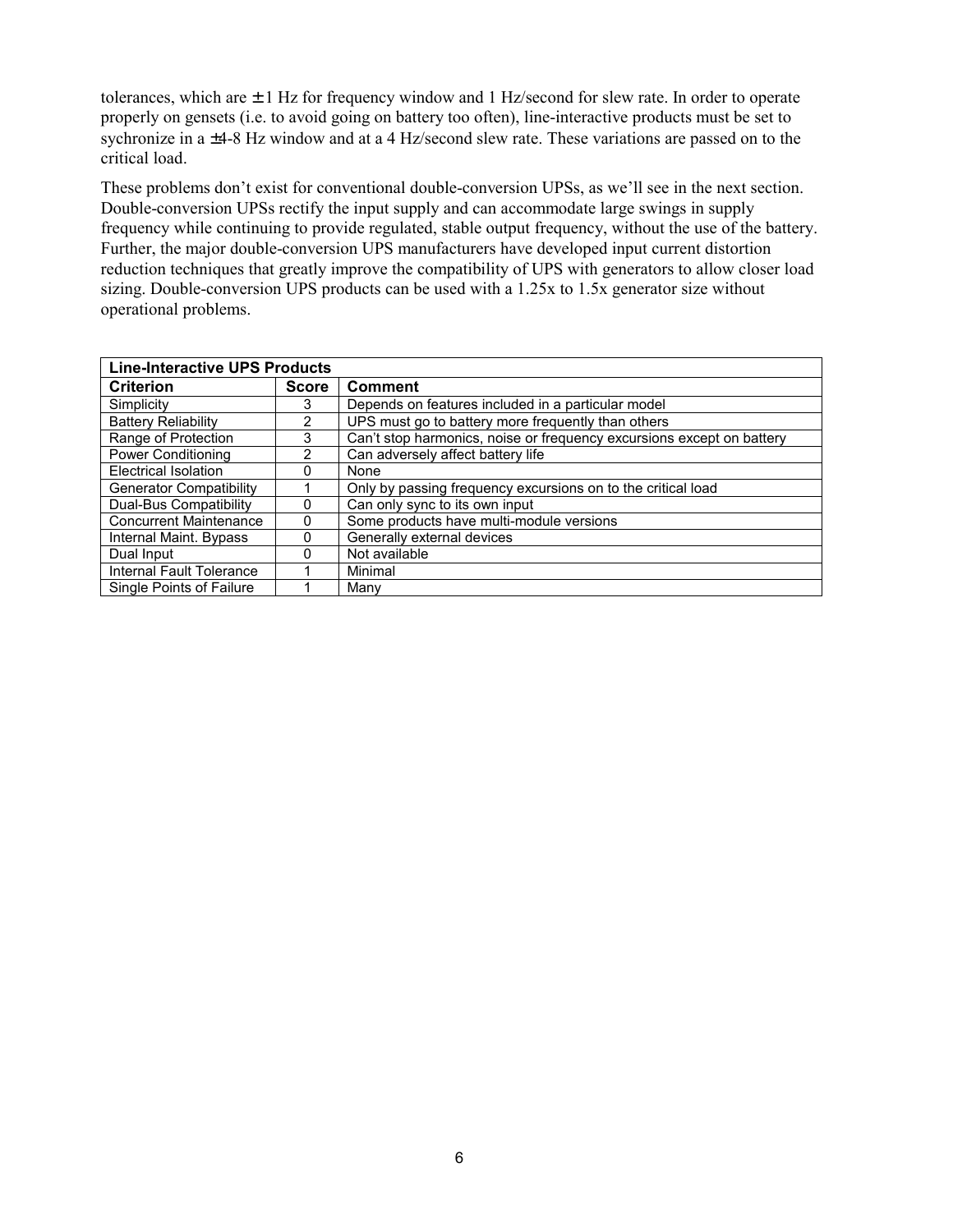#### **UPS Topologies: Line-Interactive with Power Factor Correction (including "Neo-Online" products)**

In recent years, a few companies have introduced line-interactive 3-phase UPS products with power factor correction. These have enhanced power-conditioning features compared to offline and typical line-interactive products. These features come at a price however. Efficiency is lower, because of the active power conditioning. In fact, efficiency when powering non-linear loads (typical computer loads) is frequently less than that of double-conversion products. Complexity approaches (and sometimes exceeds) that of double-conversion products. Sadly, the marketing hype also exceeds that of doubleconversion products. Some of these products are being touted as "online" – because their inverters are "on" all the time providing either voltage regulation or input power factor correction.

These are line-interactive UPSs in the classic sense, meaning that the series transformer and output inverter interact with the incoming utility voltage to alter the output voltage. Some products have a small input inverter/charger (sometimes called a "delta" inverter) to modify the input voltage. The small inverter typically attaches to the DC bus, which it uses as a pipeline to exchange power with the output (main) inverter. The output inverter is used for both input power factor correction and outage protection.



*Figure 3. Line-Interactive UPS with Power-Factor Correction*

In the normal mode (nominal input waveform, linear load on UPS), the input isolation contactor, the utility disconnect static switch and output isolation contactor are closed and utility power is directly supplied to the output. The input inverter operates as a charger and delivers a float charge to the battery system. The main inverter is off or idling under these ideal (unreal) conditions.

When the input voltage is present but not nominal, the delta inverter injects a voltage into the buck/boost transformer to add or subtract from the input voltage to create a regulated output voltage, similar to some electronic voltage regulators on the market today.

When the input power goes out of specification, the main inverter is activated to supply full output power and the utility disconnect static switch must be turned off to prevent backfeeding, similar to an offline UPS. Line-interactive UPSs using naturally commutated utility disconnect static switches are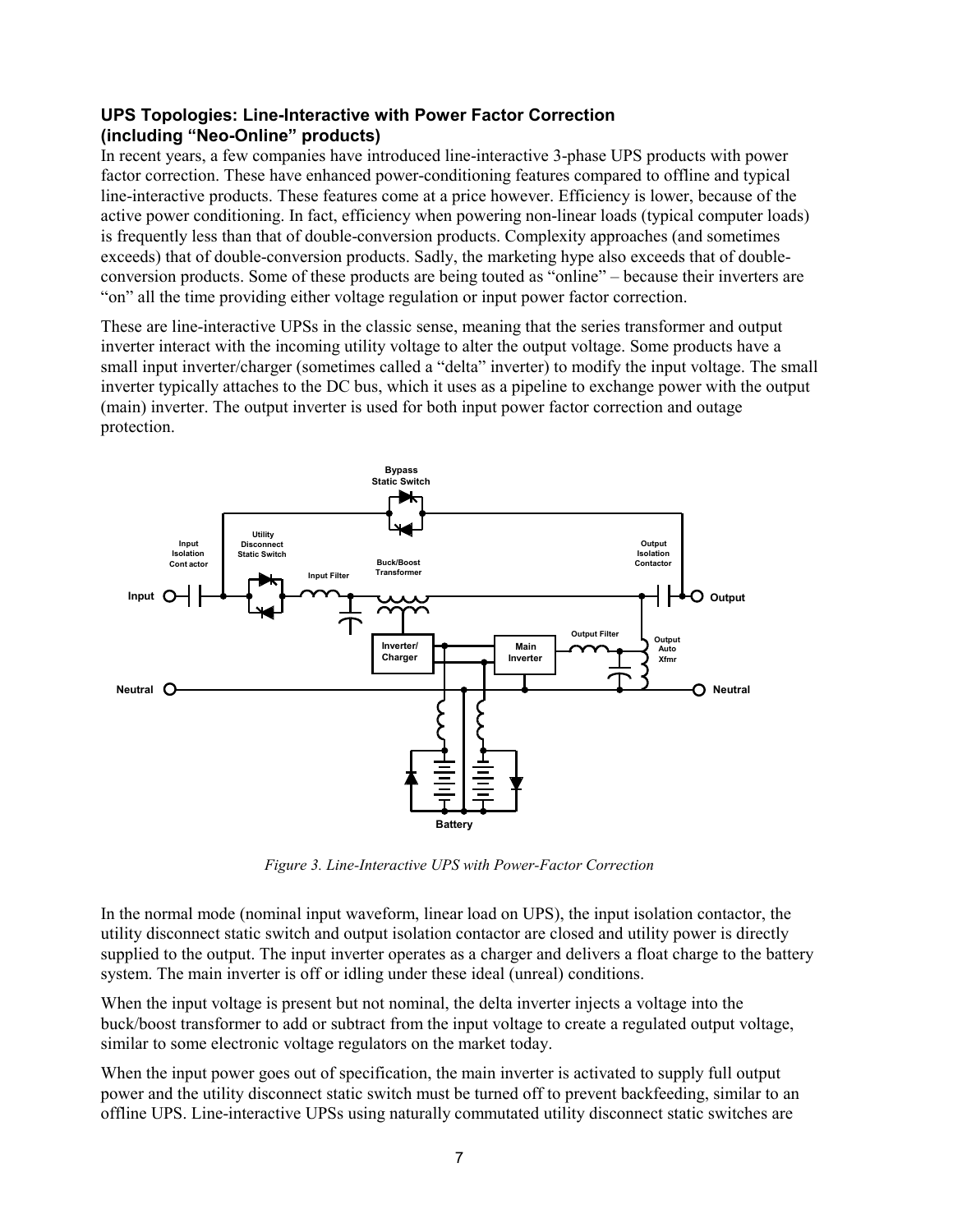particularly susceptible to failure under certain input source faults; since they cannot turn off quickly, the inverter will attempt to feed into the fault and will shut down.

These units can also provide load harmonic current and input power factor correction. The main inverter operates to inject the required compensation currents -- both harmonic currents and fundamental frequency reactive currents. Whenever the inverters operate, either the voltage correcting inverter/charger or the harmonic current and power factor-correcting main inverter, there are additional losses that significantly reduce the unit efficiencies well below their advertised efficiency.

| Line-Interactive UPS Products with Power-Factor Correction |              |                                                                             |  |  |  |
|------------------------------------------------------------|--------------|-----------------------------------------------------------------------------|--|--|--|
| <b>Criterion</b>                                           | <b>Score</b> | <b>Comment</b>                                                              |  |  |  |
| Simplicity                                                 |              | Extra features add complexity; controls are significantly more complex      |  |  |  |
| <b>Battery Reliability</b>                                 | 2            | UPS must go to battery more frequently than others                          |  |  |  |
| Range of Protection                                        | 3            | Can't stop harmonics, noise or frequency excursions except on battery       |  |  |  |
| <b>Power Conditioning</b>                                  | 3            | Can shorten battery life, plus input disturbances can affect output voltage |  |  |  |
| Electrical Isolation                                       | 0            | None, without optional isolation transformers                               |  |  |  |
| <b>Generator Compatibility</b>                             | 3            | Only by passing frequency excursions on to the critical load                |  |  |  |
| Dual-Bus Compatibility                                     | 0            | Can only sync to its own input                                              |  |  |  |
| <b>Concurrent Maintenance</b>                              | 3            | Some products have multi-module versions                                    |  |  |  |
| Internal Maint. Bypass                                     | 3            | Static-switch based                                                         |  |  |  |
| Dual Input                                                 |              | Not available                                                               |  |  |  |
| Internal Fault Tolerance                                   | 3            | Varies by manufacturer                                                      |  |  |  |
| Single Points of Failure                                   | 2            | Manv                                                                        |  |  |  |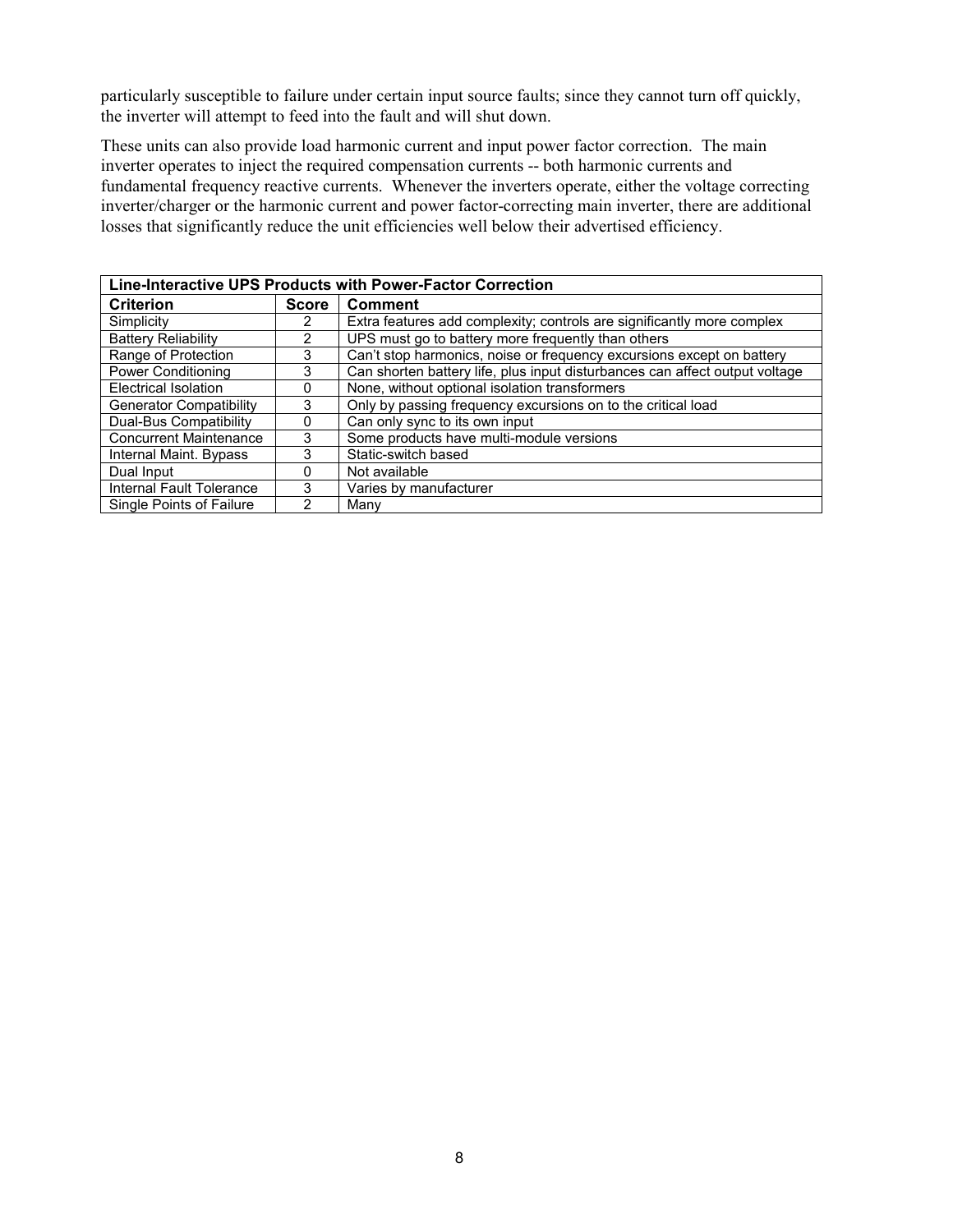#### **UPS Topologies: The Double-Conversion On-line UPS**

The premium UPS topology is the true *on-line* or *double-conversion* product shown in Figure 4 below. Incoming AC power is rectified to DC power to supply the internal DC bus of the UPS. The output inverter takes the DC power and produces regulated AC power to support the critical load. Batteries attached to the DC bus are float charged during normal operation. When the input power is out of spec, the batteries provide power to support the inverter and critical load.



*Figure 4. On-line UPS*

Liebert double-conversion UPS products include the UPStation GXT, the UPStation S, the Nfinity, the UPStation S3, the Series 300, the Npower and the Series 600T.

Some advantages of this configuration include.

- The critical load is completely isolated from the incoming AC input power.
- The critical load is always being supplied by the output inverter, which is always being supplied from the internal DC bus. When input power fails, there is no transitional sag in the output voltage because the inverter is already operating on DC input.
- The input voltage and frequency may fluctuate, but the double-conversion UPS doesn't care, since the rectifier is only making DC power to feed the DC bus. For example, a Liebert Series 600 UPS can operate indefinitely and even recharge its batteries with input voltage at 15% below nominal. It can continue to operate, without discharging the batteries, through voltage sags of 20% below nominal. Likewise if input frequency is fluctuating in and out of specification, the rectifier will continue to make DC power and the output inverter will continue to make 60 Hz power without using the battery.
- The output inverter usually contains an isolation transformer that can produce a separately derived neutral. This enables the UPS to be electrically isolated and provide common mode noise protection for the load. All Liebert three-phase UPS products have output isolation transformers as standard.
- The double-conversion UPS is inherently dual-input, meaning that it has separate inputs for the rectifier and bypass circuits. The customer may request a single-input model as a convenience for installation, but dual-input UPS products are incrementally more fault-tolerant.
- In Liebert three-phase UPS products, the output inverter can sychronize to any internal or external reference source while operating in the normal mode (without using the battery). In normal operation, it will sync to its own bypass source. When operating on system batteries, it will normally sync to its internal reference clock. However, a true double-conversion UPS can be used in a dual-bus power system, where the UPS will sync to the designated reference source in all operating modes: on utility, on batteries, or on the backup generator.
- A fault on the input line causes the UPS to go to battery power, but the UPS rectifier will not allow power from the DC bus to flow upstream.